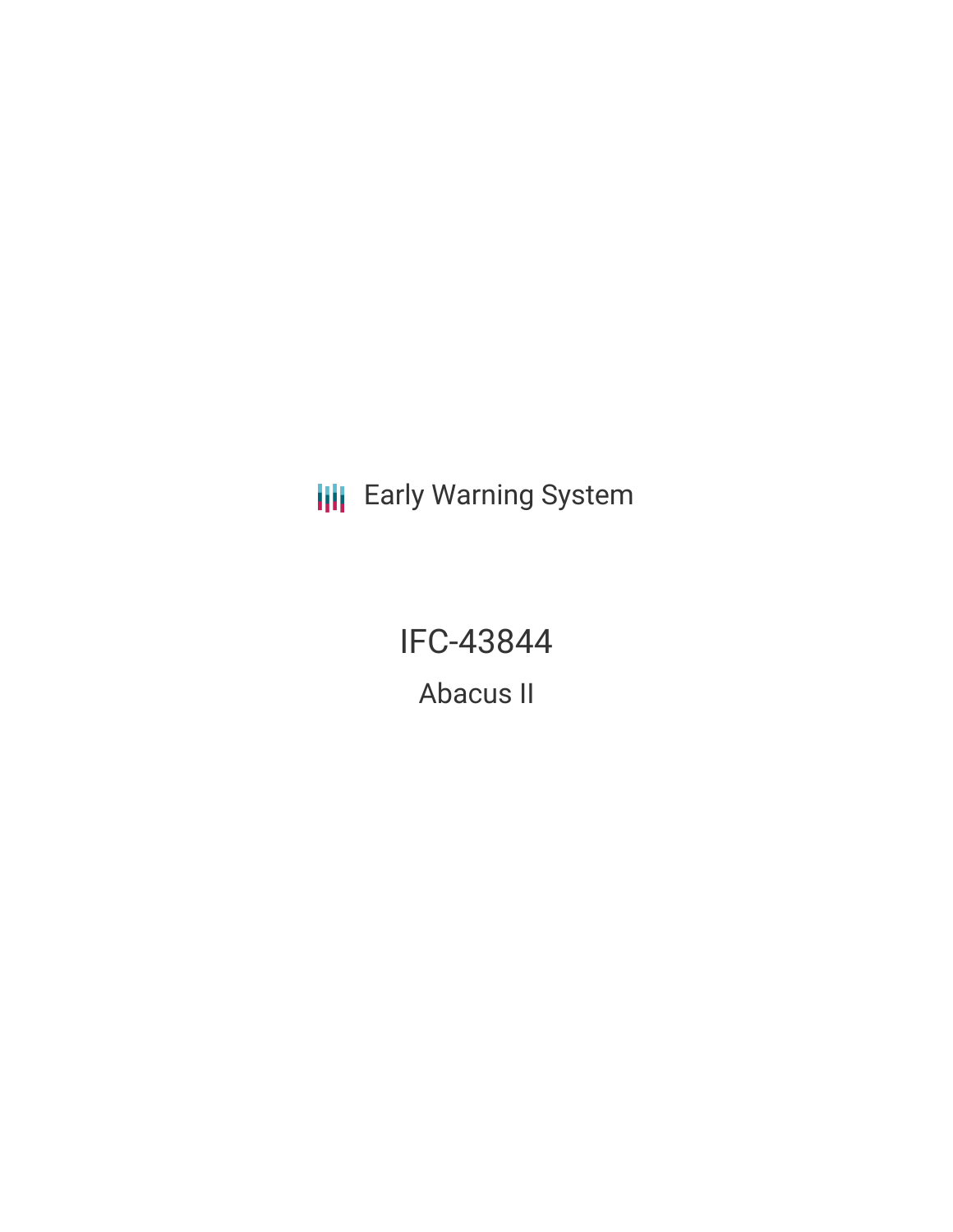# **Quick Facts**

| <b>Countries</b>               | Uganda                                  |
|--------------------------------|-----------------------------------------|
| <b>Financial Institutions</b>  | International Finance Corporation (IFC) |
| <b>Status</b>                  | Active                                  |
| <b>Bank Risk Rating</b>        | B                                       |
| <b>Voting Date</b>             | 2021-03-12                              |
| <b>Borrower</b>                | AK LIFE SCIENCES LTD                    |
| <b>Sectors</b>                 | <b>Education and Health</b>             |
| <b>Investment Amount (USD)</b> | \$12.50 million                         |
|                                |                                         |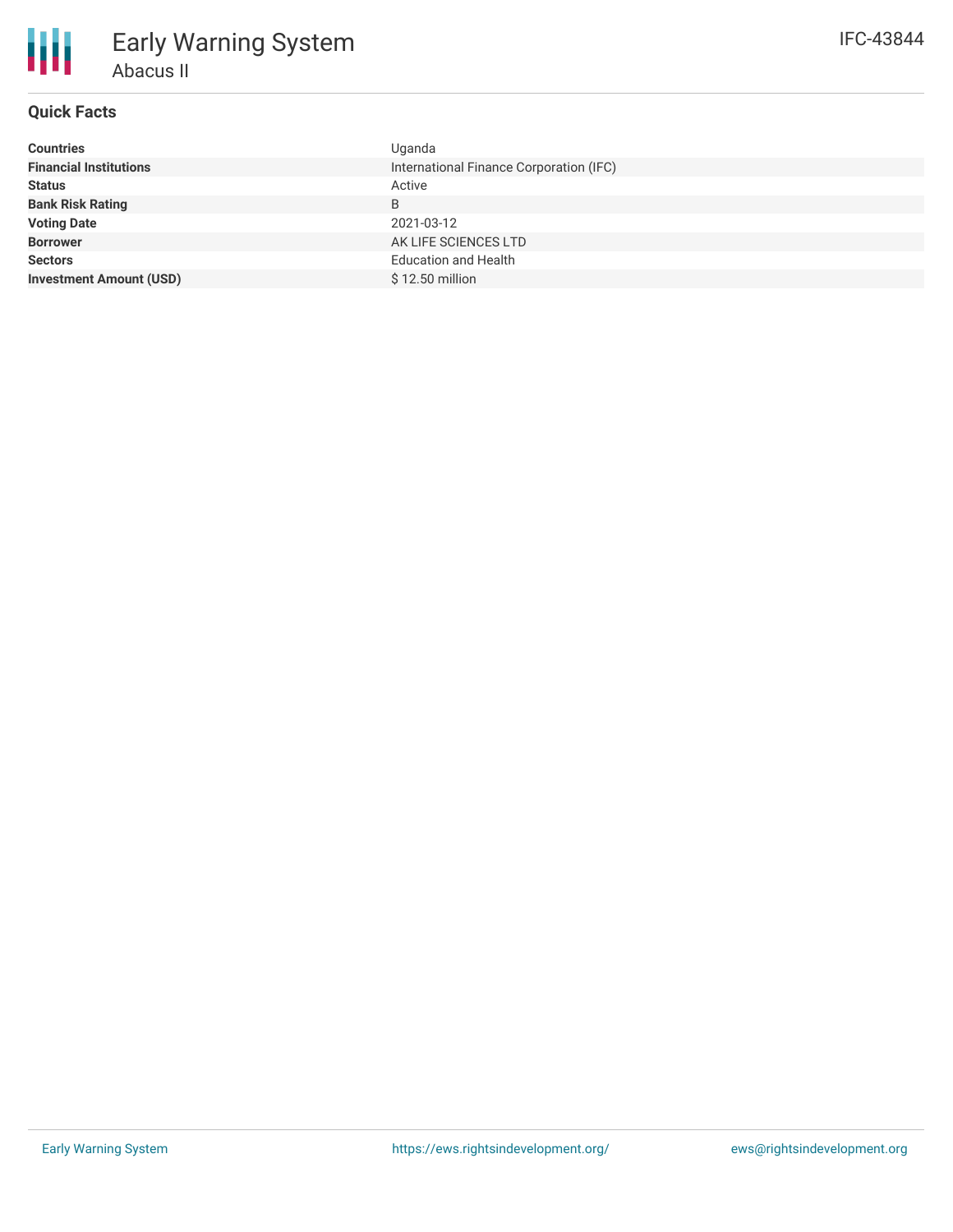

### **Project Description**

Established in 1995 in Uganda, AK Life Science Ltd ("AKL", the "group" or the "company" - http://abacuspharma.com/), is a leading pharmaceutical and surgical equipment distributor in East Africa (Burundi, Kenya, Rwanda, Tanzania and Uganda). In 2018, Carlyle Group ("Carlyle" or the "sponsor") acquired a majority stake in AKL. Carlyle, a multinational private equity firm is an IFC investee fund. The group is headquartered in Uganda where it also has a 4,000 m2 central warehouse in addition to another two smaller warehouses in Tanzania and Burundi. While the main business is distribution of generic drugs imported from China and India, in 2009, AKL constructed a manufacturing plant in Uganda to produce parenteral drugs (IV fluids, ear, eye and nose drops). Proposed IFC investment includes US\$12.5m A-Loan to AKL to support its expansion plan: (i) to grow its distribution network within East Africa countries through leasing of new warehouses and (ii) diversify manufacturing capacity by adding a generic medicines production line in the company's existing production site (the "project").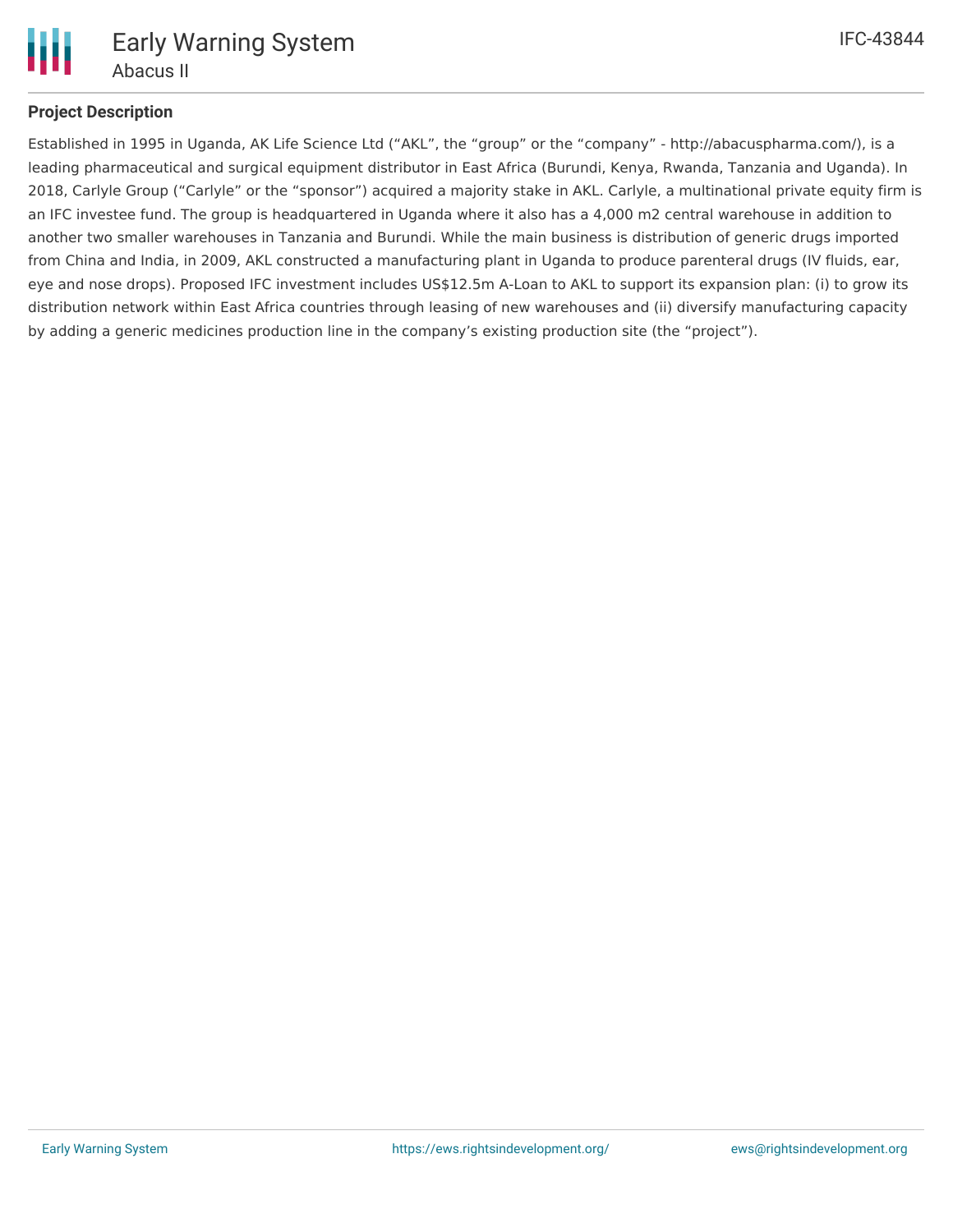### **Investment Description**

• International Finance Corporation (IFC)